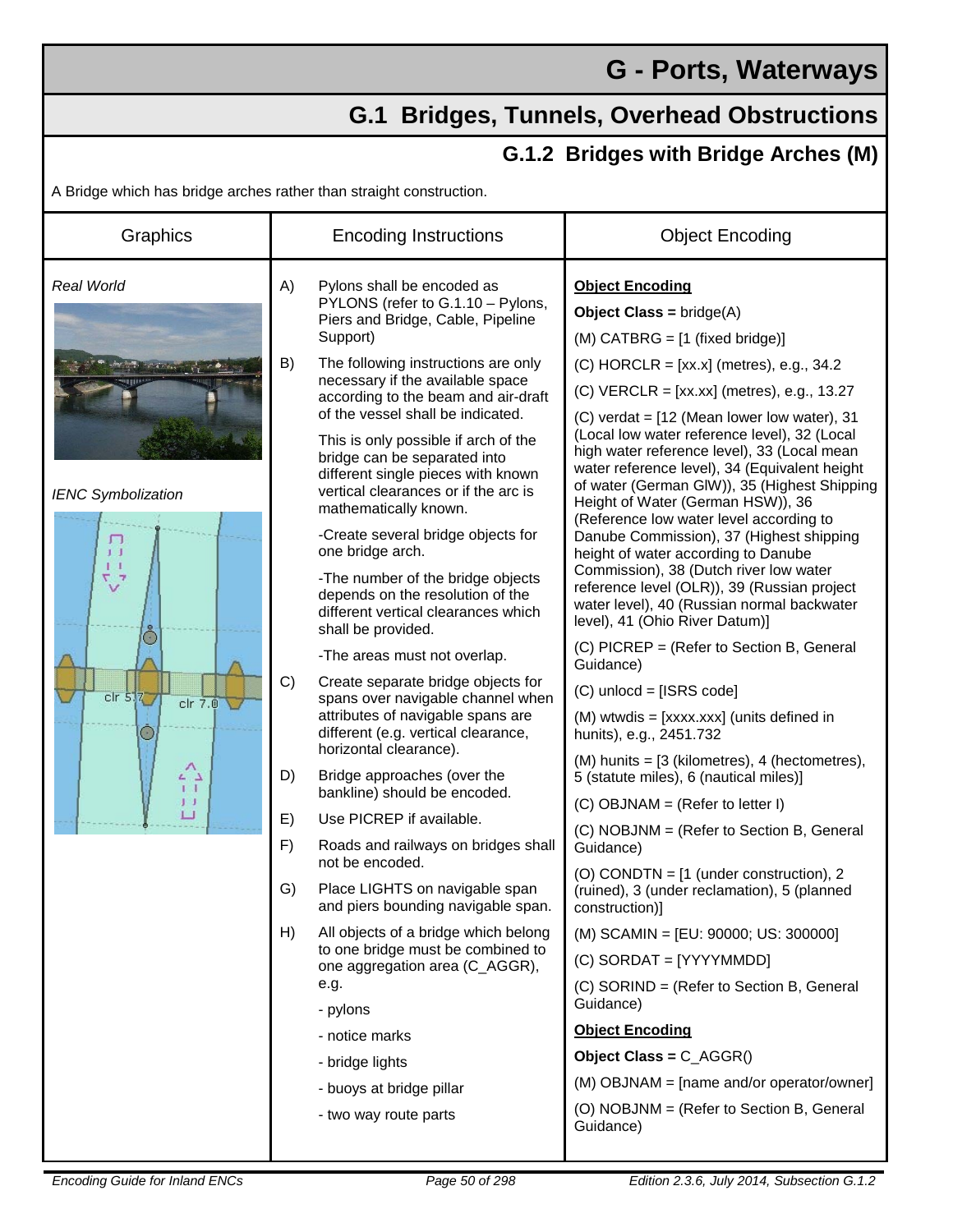|  |         | - communication area                                                                                                                                                                                                                                                | (O) TXTDSC = (Refer to letter $L$ )                    |
|--|---------|---------------------------------------------------------------------------------------------------------------------------------------------------------------------------------------------------------------------------------------------------------------------|--------------------------------------------------------|
|  |         | - fenders                                                                                                                                                                                                                                                           | $(C)$ unlocd = [ISRS code]                             |
|  |         | - ice breakers                                                                                                                                                                                                                                                      | (C) SORDAT = [YYYYMMDD]                                |
|  |         | - vertical clearance indicators                                                                                                                                                                                                                                     | (C) SORIND = (Refer to Section B, General<br>Guidance) |
|  |         | - signal stations                                                                                                                                                                                                                                                   |                                                        |
|  |         | - radio call-in points                                                                                                                                                                                                                                              |                                                        |
|  | $\vert$ | For bridges that consist of only one<br>feature the object name of the<br>bridge is assigned to the bridge<br>object. For bridges with a C_AGGR<br>object the object name has to be<br>assigned to the respective<br>C_AGGR object and not to the<br>bridge object. |                                                        |
|  | J)      | The ISRS code of a bridge is<br>assigned to each single bridge<br>object of the entire bridge (refer to<br>General Guidance section H)                                                                                                                              |                                                        |
|  | K)      | Use 'verdat' only if vertical datum<br>differs:                                                                                                                                                                                                                     |                                                        |
|  |         | - from DSPM VDAT subfield and                                                                                                                                                                                                                                       |                                                        |
|  |         | - from Meta object 'm_vdat' attribute                                                                                                                                                                                                                               |                                                        |
|  | L)      | If a structured external XML-file with<br>more detailed communication<br>information is available, the<br>reference to the file has to be<br>entered in the TXTDSC attribute.                                                                                       |                                                        |
|  | M)      | For Notice marks on bridges see<br>O.3.2                                                                                                                                                                                                                            |                                                        |
|  | N)      | HORCLR and VERCLR must be<br>encoded for all navigable spans of<br>bridges.                                                                                                                                                                                         |                                                        |
|  | O)      | If there is no vertical clearance<br>indicator at a bridge, but there is a<br>gauge which can be used to<br>calculate the vertical clearance of<br>the bridge depending on the water<br>level, it should be encoded in<br>accordance with I.3.4.                    |                                                        |